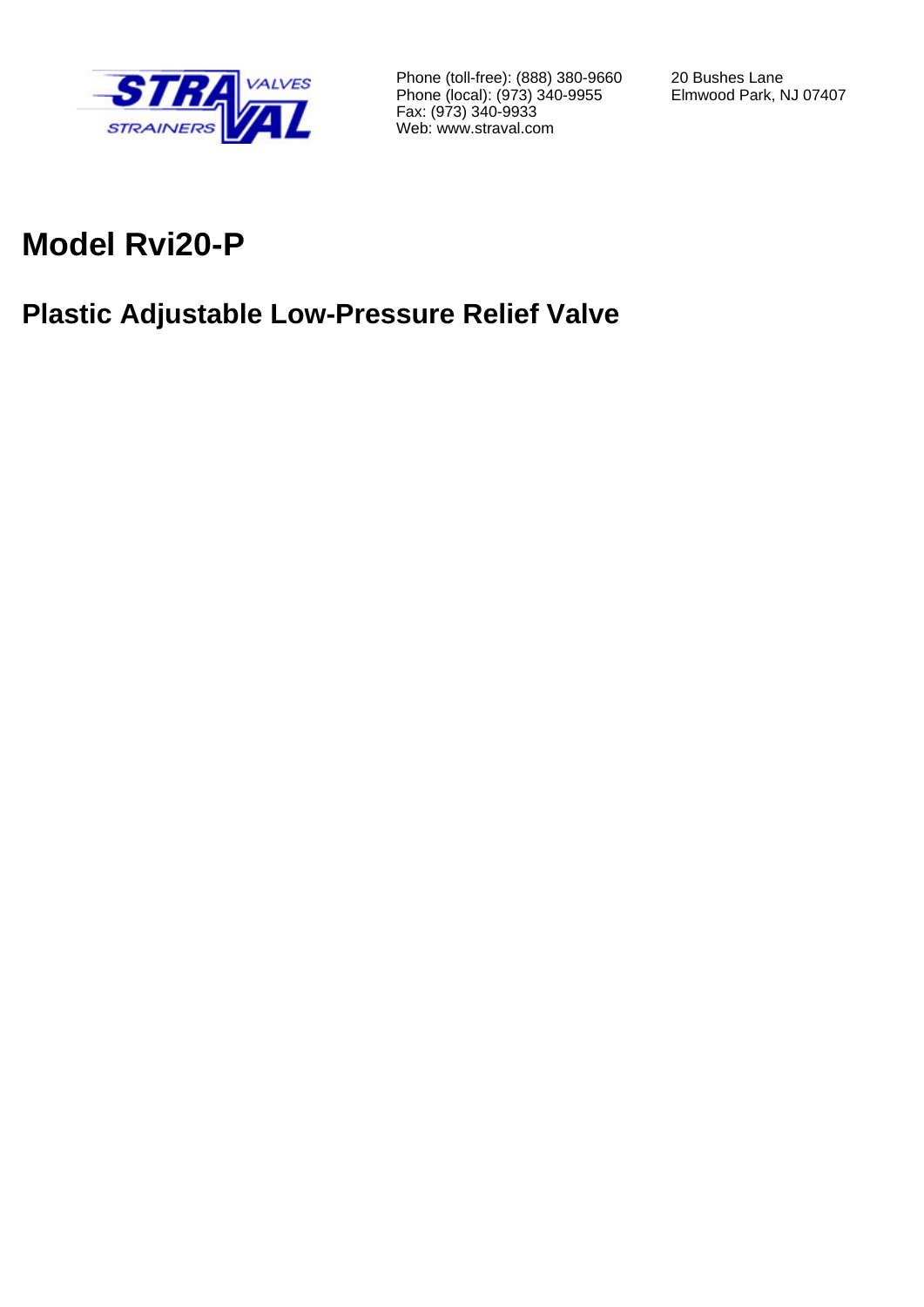

- PVC, CPVC, PVDF, or PTFE body
- 1/2"-2" NPT THD
- Accurate relief pressures from 0.50 PSI (0.03 Bar) to 75 PSI (~5 Bar)
- Adjustable pressure in multiple spring ranges

### **Features**

- **Low-pressure valve body:** Available in a wide variety of high-performance engineered plastics PVC, CPVC, PTFE, or PVDF.
- **Elastomeric diaphragm:** Elastomers includes Teflon (PTFE) with reinforced Viton, Buna.
- **Spring chamber:** Safety relief valve standard construction is PVC.. Alternates: CPVC, PVDF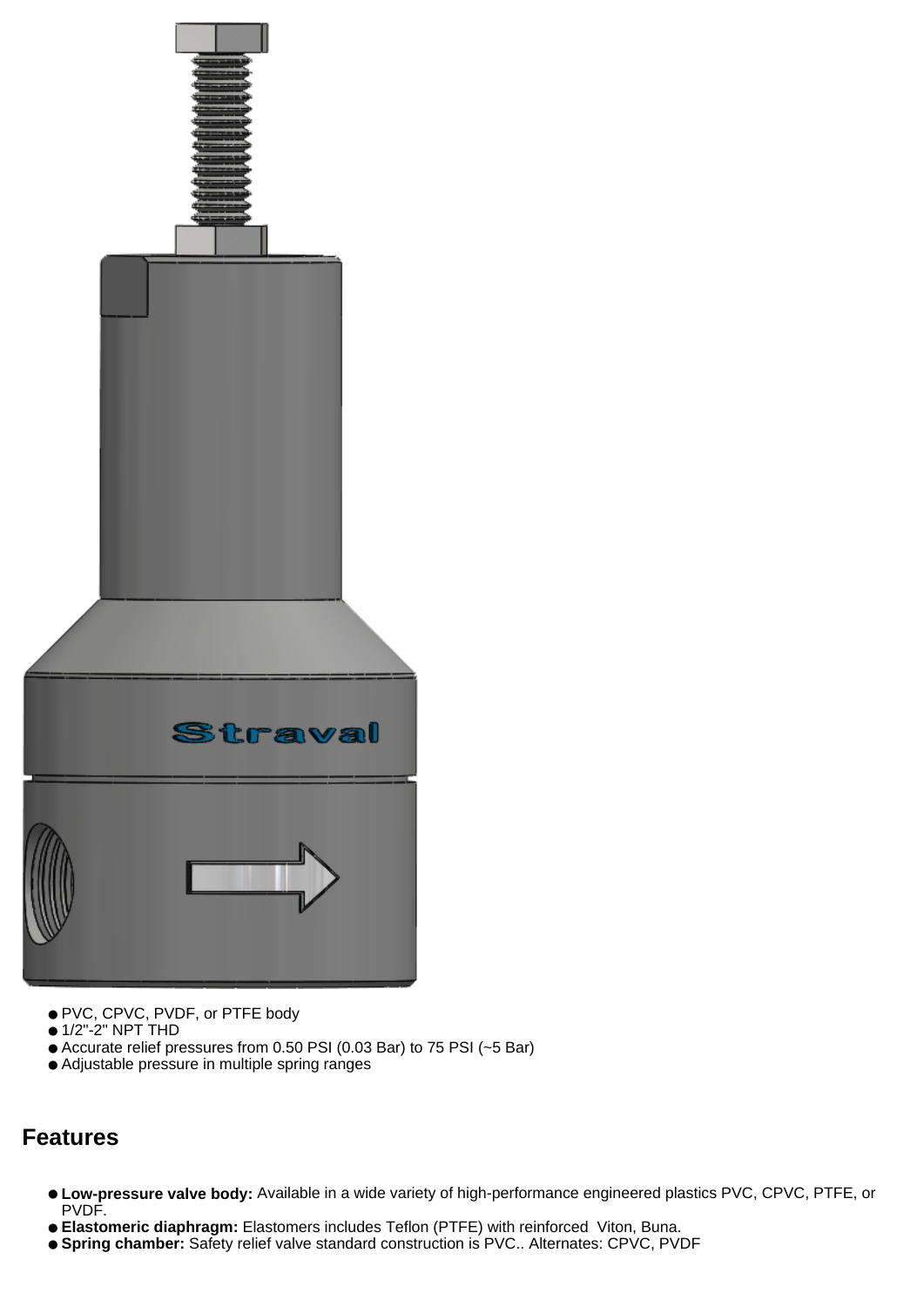● **In-line valve porting** is standard. This is not a through flow model. Only ports are inline. For right-angle valve porting (side inlet, bottom outlet) see model RVL-20-P.

### **Applications**

This safety relief valve can be used for relieving pressures and maintaining upstream line pressures to a specific set point. Pressure relief valve can also be used for bypassing fluids. This is a diaphragm low-pressure valve which is used where accurate set pressures must be maintained. The large diaphragm area compared to a piston pressure relief valve produces much more accurate pressure control with very low hysteresis between opening and closing pressures. See available orifice sizes and flow Cv below.

### **Options**

See pricing Table to select available options

### **Principle of Operation**

This is a diaphragm and spring type relief valve where the spring constantly opposes the pressure acting against the diaphragm which seals off the inlet port from the outlet port at the valve seat. The desired relief or bypass pressure is achieved by compressing the spring until the spring force is adequate to balance the pressure force acting against the diaphragm. When the inlet pressure exceeds the set pressure, the diaphragm will open to relieve and bypass the excess pressure.The valve will operate in a vertical orientation as illustrated, horizontal, or any other orientation.

Although the ports are inline, this is not a "through flow" model where flow continuously passes through the valve. If this valve were to be installed in a flow line, it would shut off flow to the line completely and open only when the set pressure is exceeded. This valve is typically mounted to a device to be protected such as a tank or other pressure containing device. If a flow stream needs to be protected from overpressure, then the valve is mounted on the side of a Tee, or at the end of a line branch where it will pass excess flow only when the valve opens. The outlet port of the valve is usually piped to a drain or discharged directly to atmosphere only if the liquid or gas is safe to be discharged without injuring personnel or damaging equipment nearby .

**In-Line Plastic Relief Valve**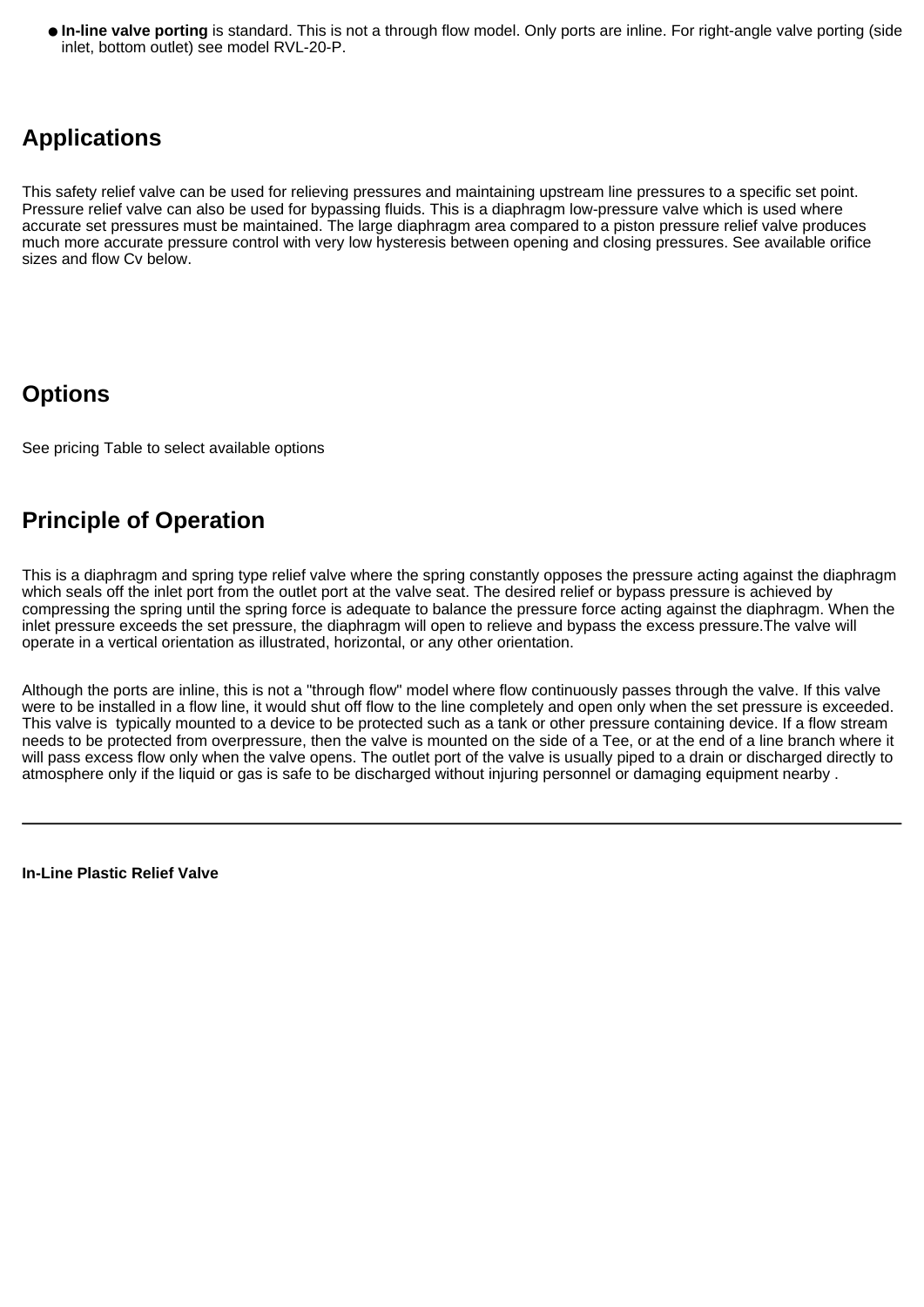



#### **Material List and Specification**

|                    | <b>Materials</b>       |  |
|--------------------|------------------------|--|
| 1. Adjusting screw | <b>Stainless Steel</b> |  |
| 2. Lock nut        | <b>Stainless Steel</b> |  |
| 3. Spring chamber  | PVC                    |  |
| 4. Spring pusher   | <b>Stainless Steel</b> |  |
| 5. Spring          | <b>Stainless Steel</b> |  |
| 6. Spring Carrier  | <b>Stainless Steel</b> |  |
| 7. Diaphragm       | Teflon / Viton         |  |
| *Body              | PVC, CPVC, PTFE        |  |

\*Body also available in brass, PVC, Teflon, Monel, and Hastelloy

| Dimensions        |     |      |      |  |
|-------------------|-----|------|------|--|
| ons<br>ch i<br>ßl |     |      |      |  |
|                   |     | ÷    |      |  |
| 1/2               | 2.5 | .63  | 5.62 |  |
|                   | 3   | 75   | 6.17 |  |
|                   | 3   | 1.00 | 9.25 |  |
| .5                |     | .12  | .12  |  |
|                   |     | 12   | .2   |  |

Note: Dimensions are approximate and are subject to change without notice. Request certified dimensions before final product installation.

#### **1/2" RVi20P-05T**